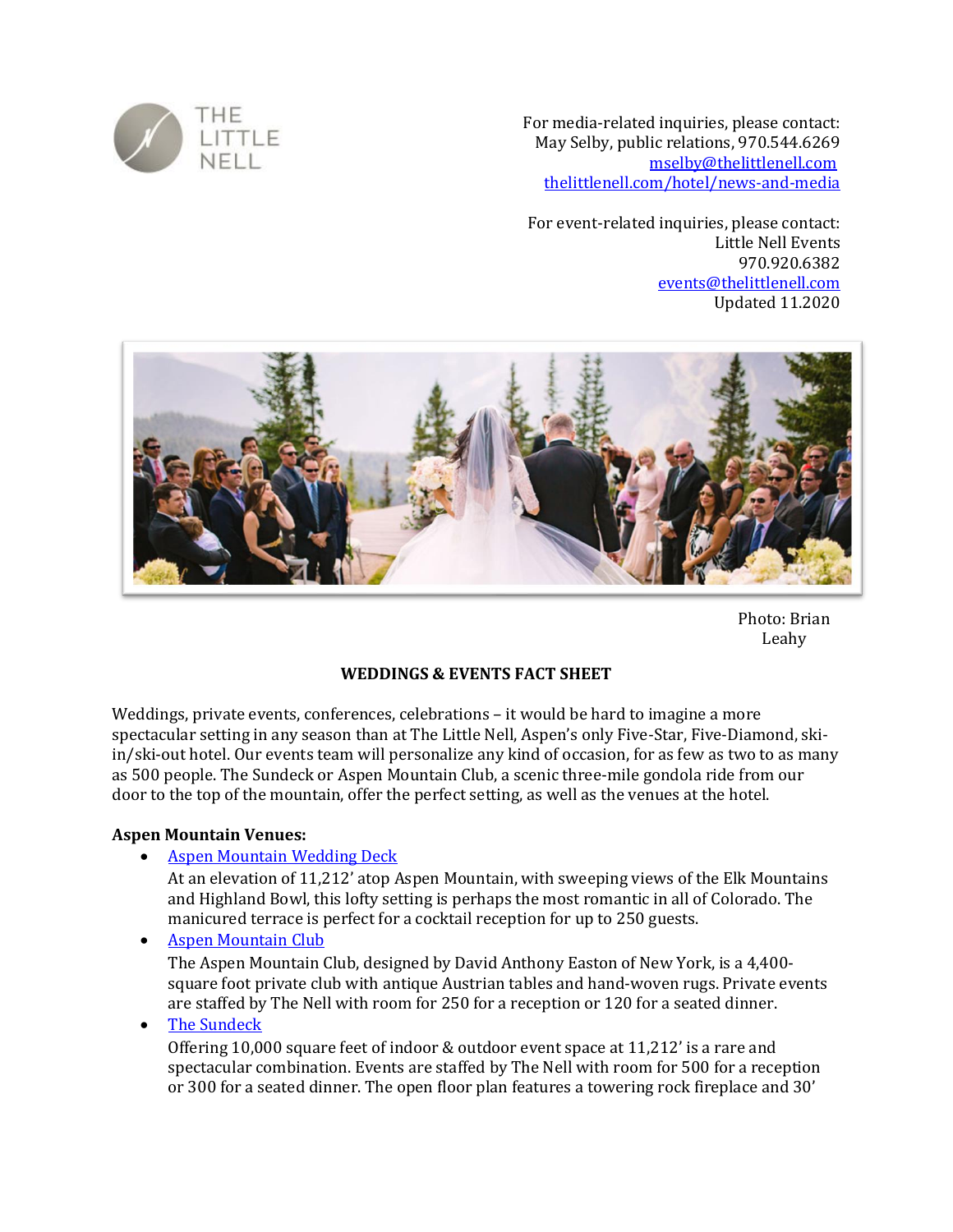high ceilings.

#### **The Little Nell Hotel Venues:**

• [Terrace Room](https://www.thelittlenell.com/occasions/weddings/venues/terrace-room)

Bathed in natural light and featuring modern accents, the Terrace Room can accommodate 135 for a reception or 80 guests seated during the spring, summer and fall. The adjacent outdoor living area can accommodate for overflow with a fire pit overlooking The Little Nell courtyard and pool. During ski season, the Terrace Room morphs into The Wine Bar at The Nell, which is available as a private venue from 7:30 – 10 pm, booked in advance as a buyout for a seated dinner or reception.

• [Element 47](https://www.thelittlenell.com/occasions/weddings/venues/element-47)

Designed by Bentel & Bentel of New York, Element 47 can host 86 guests seated, and a reception for 110 – or with the outdoor patio, 200. Element 47 offers a menu featuring fresh, regional ingredients and a cellar that *Wine Spectator* calls one of the best in the country. There are two private dining spaces - Table 47, for up to 12 guests, or The Gallery with a glass wine wall, contemporary art and up to 65 at a reception or 45 seated.

• [Ajax Tavern](https://www.thelittlenell.com/occasions/weddings/venues/ajax-tavern)

Whether a rehearsal dinner, birthday party or corporate event, Ajax Tavern offers a refined yet relaxed atmosphere. You can throw a reception inside for up to 110 of your best friends, seat 86 inside, or host up to 250 inside and outside for a reception. And if you want to rewrite our seasonal menu, feel free. Set right at the base of Aspen Mountain.

• **[Grand Salon](https://www.thelittlenell.com/occasions/weddings/venues/grand-salon)** 

Located on the hotel's lower level, and also home to Jazz Aspen Snowmass' JAS Café, the Grand Salon is the chameleon of event spaces. Its 1,800 square feet can be transformed from a sophisticated private meeting to an elegant cocktail party. Featuring neutral tones of grey, black and white, a concealed drop down screen, and well-chosen furniture pieces, this space can host up to 120 seated, or 175 for a reception.

• [Gondola Plaza](https://www.thelittlenell.com/occasions/weddings/venues/gondola-plaza)

The Gondola Plaza is pretty much the epicenter of it all, and it's about five heartbeats from our back door. It's a comfortable walk from anywhere in town and stands at the very foot of Aspen Mountain. Here, you can create an out-of-the-box event for up to 500, under the big blue sky, or under a tented canopy.

• [Off-Site Catering](https://www.thelittlenell.com/occasions/weddings/venues/off-premise-events)

If you prefer not to come to the mountain, then the mountain will happily come to you. Aspen's only Forbes Five-Star, AAA Five-Diamond event team will gladly cater at your home, ranch, or private event space anywhere in the Roaring Fork Valley. This is home cooking at a whole new level.

### **More About The Nell:**

- Notable [awards](https://www.thelittlenell.com/the-hotel/awards) include:
	- Brides Magazine "Best Venue in the West"
	- Travel + Leisure World's Best Awards 2020: #8 Best Resort Hotels in the West and #1 in Aspen
	- Conde Nast Traveler Readers' Choice Awards 2020: #6 Resort Hotel in the West and #1 in Aspen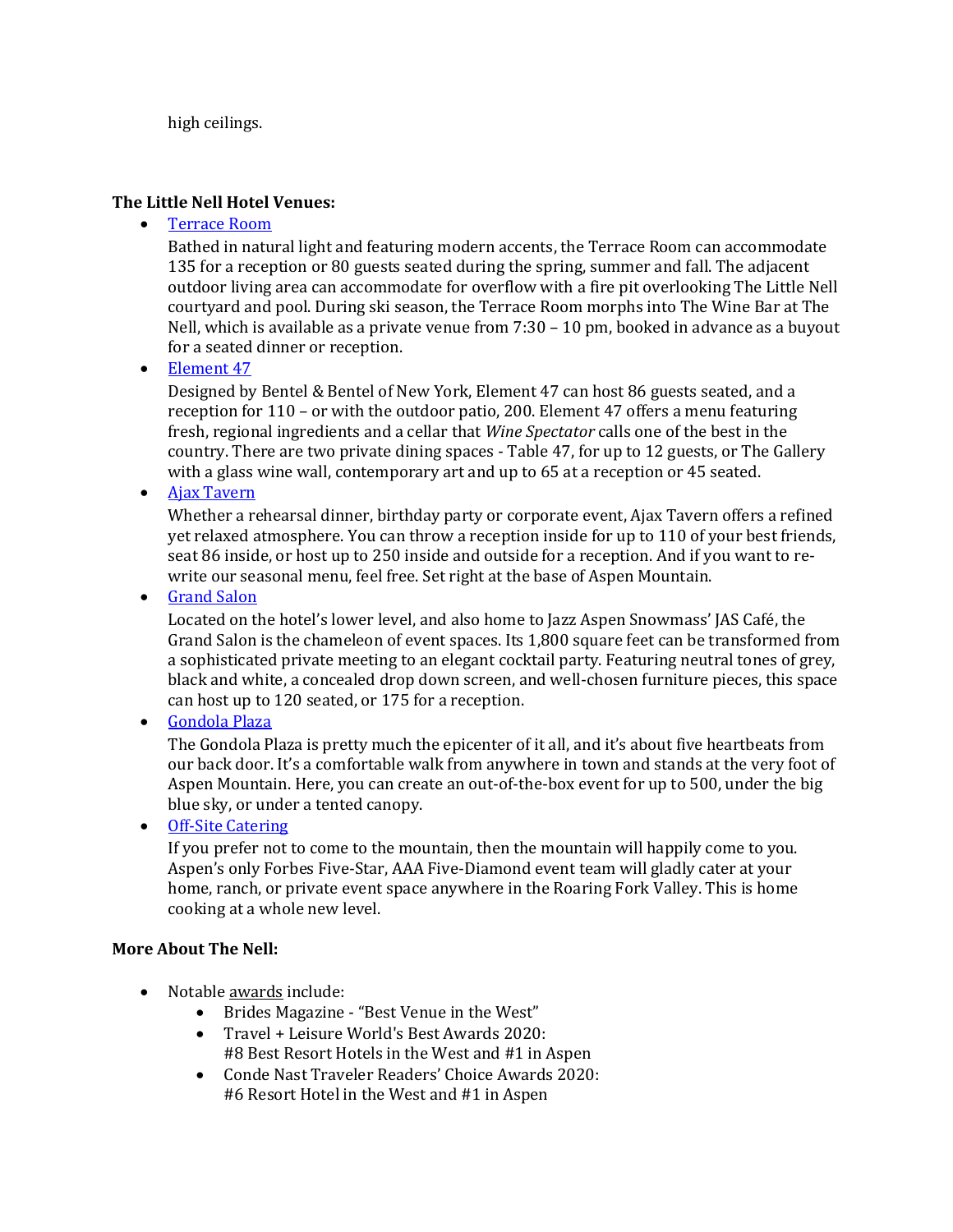- Wine Spectator: Grand Award Winner since 1997
- Wine Enthusiast: 2018 America's 100 Best Wine Restaurants [Element 47 at The](https://www.thelittlenell.com/dining/element-47)  [Little Nell](https://www.thelittlenell.com/dining/element-47)
- James Beard: Most Outstanding Wine Program 2016, 2020 Semi-Finalist and 2000, 2014 + 2018 Finalist
- The Little Nell is a part of the hospitality division of Aspen Snowmass, all privately owned by a family who invests their heart and soul into it.

## **By the Numbers:**

- 20,000 bottles are stored in element 47's cellar, many of which are aged for years before being introduced to the wine list.
- 10 Master Sommeliers of the 150 in the U.S., have all come through The Little Nell
- 10 steps from the back door of The Little Nell to the Silver Queen Gondola Building.
- 15 minutes from the base of Aspen to the summit via gondola, rising three miles above town.
- 7,890 feet the town of Aspen's elevation.
- 11,212 feet Aspen Mountain's elevation.
- 20 + years The Little Nell has been a Forbes Five-Star, AAA Five-Diamond hotel.
- 4:1 ratio of staff to guest at The Little Nell
- 6 seats in each Silver Queen Gondola car. (The red ones have a Bluetooth system and speakers. The black ones with paw prints are designated for dogs.)

## **Signature Touches:**

- Views from the top of Aspen Mountain are of the Elk Mountain Range and the famous Highland Bowl - a favorite for many couples.
- The Little Nell has a "Just Married" sign for the gondola car as the couple downloads.
- Sparklers for departing the Aspen Mountain Club and fireworks for a show over Aspen Mountain are available to you, weather and conditions pending.

### **Service:**

- Staffing begins at 1 staff person per 10 guests + bartender, sommeliers, managers and captains.
- Forbes Five-Star service standards for all events at the hotel, on the mountain or in your home.
- Tableside, restaurant style menu ordering available for events up to 300 guests.

### **Wine:**

- The Little Nell purchases and ages particular wines in large quantity for the event wine list to offer higher quality and more unique selection of event wines.
- Our subterranean cellar is a unique and exclusive setting where our sommeliers can lead private tastings and share insights into the award-winning wine program.

### **Culinary:**

• Culinary Director Matt Zubrod, and the entire kitchen staff will ensure your menu is just so.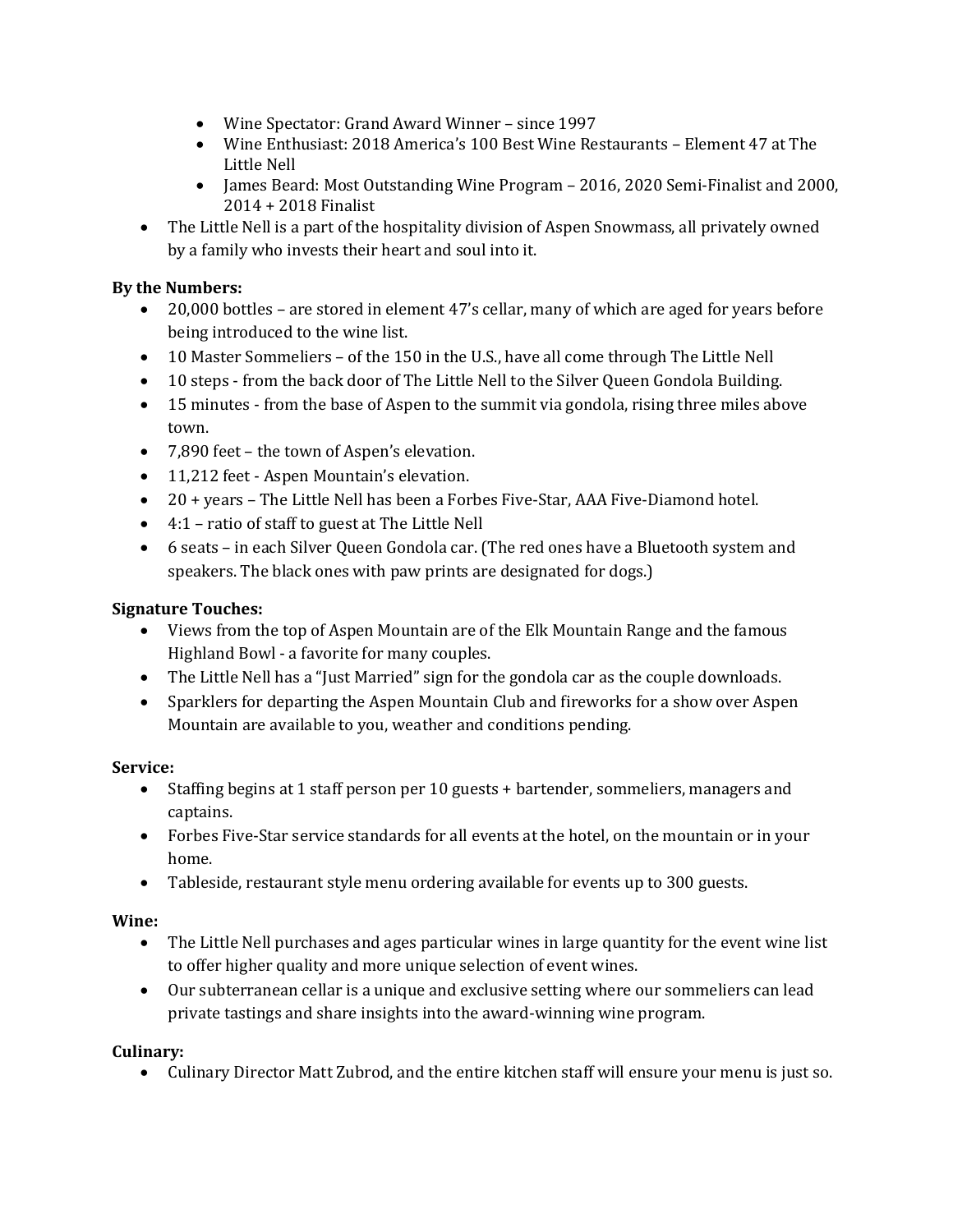- Past guest chefs have included Francis Mallmann, Michelle Nichan, Gail Simmons, Todd English, Daniele Bouloud, Emeril Lagasse, Bobby Flay, Jacques Pepin, Jean Georges Vongerichten and Tom Colicchio.
- Forbes Five-Star, AAA-Five Diamond culinary team and service.
- Tableside ordering available and a la minute preparation in the kitchen.
- Our world famous hot chocolate prepared with Valrhona Chocolate is available for the gondola.

## **Sustainable Dining**

Sustainability comes to the plate every night at Ajax Tavern and element 47, through service items and at catered Little Nell events.

- Wagyu beef is supplied from Emma Farms CMC in Olathe, Colo., where cattle are raised specifically for The Little Nell.
- Chickens are supplied by Boulder Natural Meats. Eggs are from Dayspring in Olathe and Razors Roost in Austin.
- Our fish is selected based on the Monterrey Bay Aquarium's Seafood Watch approved Best Choice sources.
- In 2016, we established The Little Nell Gardens offsite, first in Emma, and now at Rock Bottom Ranch in Basalt, where produce such as arugula, kale, chard, cucumbers, beets, scallions, radishes, baby leeks, broccoli, pickling cucumbers, edible flowers and herbs are grown and supplied to our kitchens.
- Two Roots Farm in Basalt, Rain Crow Farms in Paonia, Thistle Whistle in Hotchkiss, and Rendezvous Farms in Crawford, provide additional produce.
- We participate in World Oceans Day each year in June, creating a menu with select fish to remind everyone of the major role the oceans have in everyday life.
- The Little Nell spends over \$200,000 on local food each year. These purchasing decisions are major contributions to the local economy.
- As of the summer of 2018, Aspen Skiing Company and The Little Nell have eliminated the use of plastic straws and now provide biodegradable, compostable straws.
- The Little Nell's efforts to eliminate food waste and single use plastic is core to who we are as a company and our commitment to the environment.
- We are committed to both protecting the environment and paving the way on corporate responsibility and sustainability.

# **Unique Offerings Offered Throughout the Year:**

- First Tracks on Aspen Mountain for VIP groups or parties within the hotel.
- [Skiing & Winter Adventures](https://www.thelittlenell.com/adventures/skiing-and-winter-adventures) include Powder Cat skiing on the backside of Aspen Mountain, with a private lunch at the Wine Cabin with varietals hand-selected by our wine team and chair massages by a masseuse.
- [Summer Adventures](https://www.thelittlenell.com/adventures/summer-adventures) include fly fishing, Jeep tours, road and mountain biking and more.
- Flower design class with your wedding party and event floral designer.
- Cooking class with a Little Nell chef.
- The Nell is located just five miles from the Aspen Airport with complimentary transportation provided to and from the airport and around town.